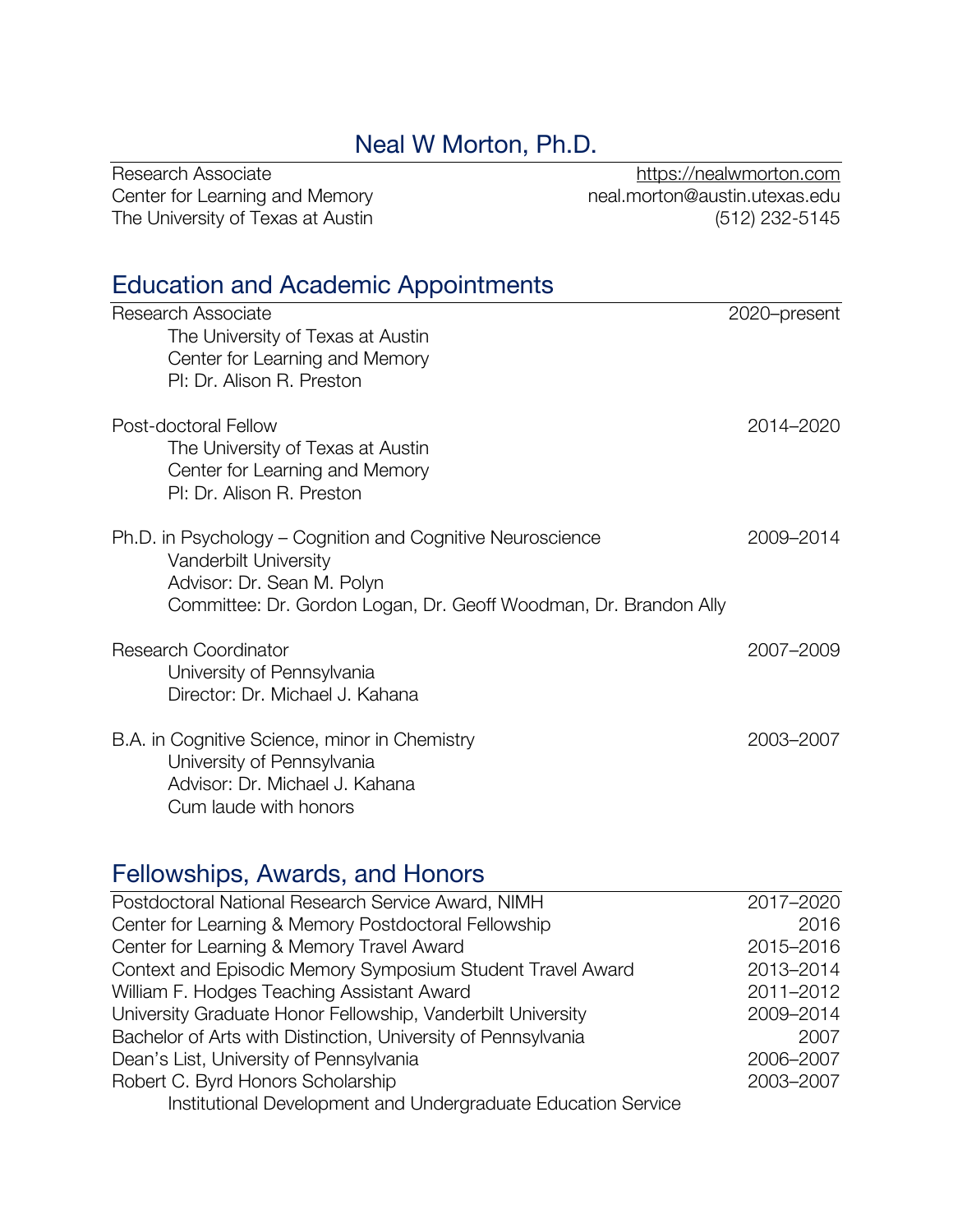# Manuscripts in Preparation

\* Authors contributed equally

- Molitor RJ\*, Morton NW\*, Schlichting ML, Mack ML, McKenzie S, Preston AR. In prep. Human hippocampus and medial prefrontal cortex represent hierarchical task schemas.
- Noh, SM, Morton, NW, & Preston, AR. In prep. How blocked and interleaved sequences shape neural representations to improve learning and memory.
- Roome HE, Sherrill KR, Morton NW, Karagoz A, Nguyen K, Coughlin CA, Preston AR. In prep. Developmental differences in spatial coding guide the refinement of object location mapping.

# **Preprints**

\* Authors contributed equally

Pudhiyidath P\*, Morton NW\*, Viveros Duran R, Schapiro AC, Momennejad I, Hinojosa-Rowland DM, Molitor RJ, Preston AR. 2021. Representations of temporal community structure in hippocampus and precuneus predict inductive reasoning decisions. bioRxiv. 2021.10.12.462707. https://doi.org/10.1101/2021.10.12.462707.

# **Publications**

† Undergraduate advisee \* Authors contributed equally

- Morton NW, Zippi EL<sup>†</sup>, Preston AR. In revision. Memory reactivation and suppression modulate integration of the semantic features of related memories in hippocampus.
- **Morton NW, Polyn SM. In revision. A neurocognitive theory of episodic and semantic** interactions during memory search.
- Pudhiyidath P\*, Morton NW\*, Viveros Duran R, Schapiro AC, Momennejad I, Hinojosa-Rowland DM, Molitor RJ, Preston AR. In press. Representations of temporal community structure in hippocampus and precuneus predict inductive reasoning decisions. Journal of Cognitive Neuroscience.
- Varga NL, Morton NW, Preston AR. In press. Schema, Inference, and Memory. In: Kahana MJ, Wagner AD, editors. Oxford Handbook of Human Memory. Oxford University Press.
- Morton NW<sup>\*</sup>, Zippi EL<sup>+\*</sup>, Noh SM, Preston AR. 2021. Semantic knowledge of famous people and places is represented in hippocampus and distinct cortical networks.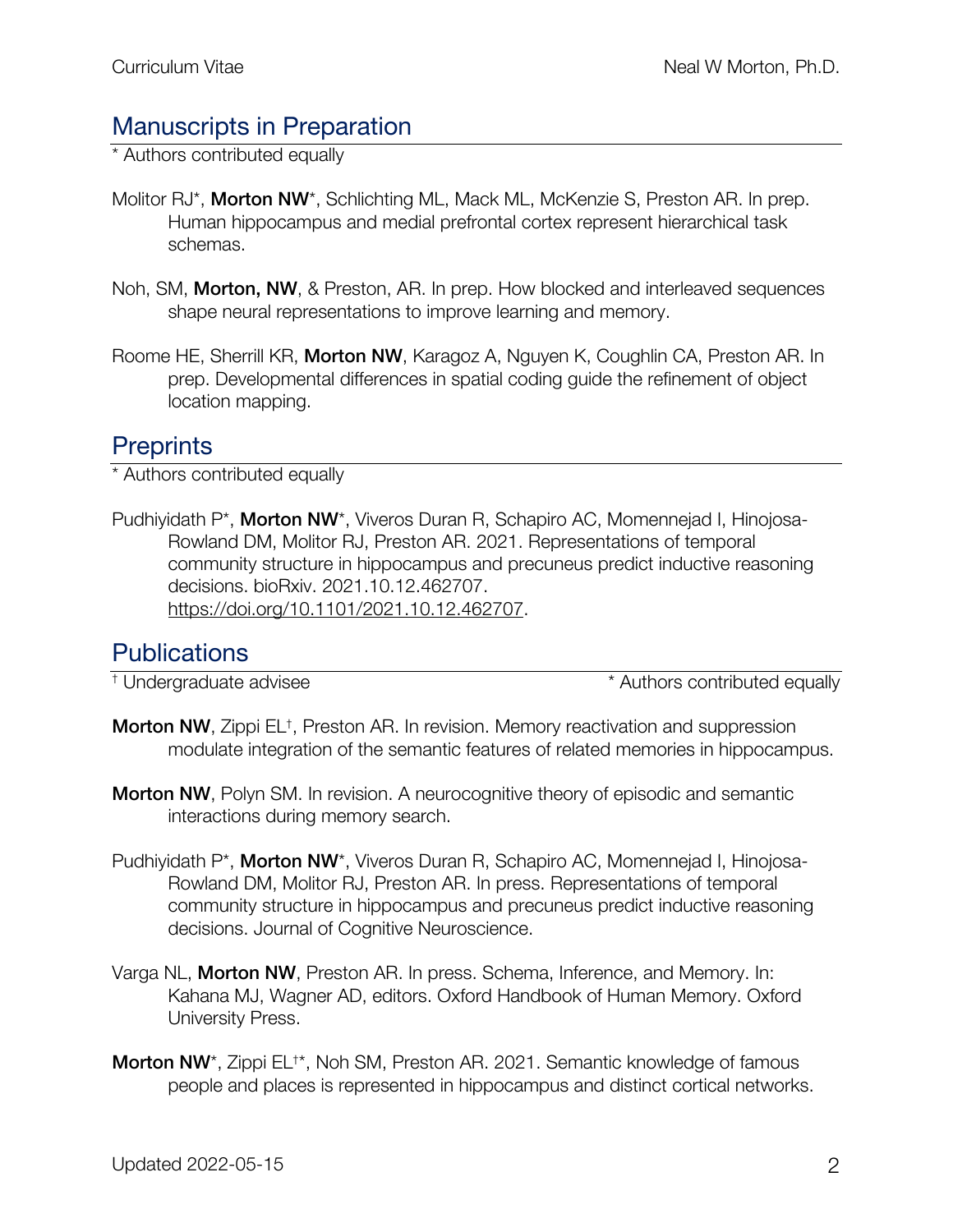Journal of Neuroscience. 41(12) 2762-2779. https://doi.org/10.1523/JNEUROSCI.2034-19.2021.

- Molitor RJ, Sherrill KR, Morton NW, Miller, AA, Preston AR. 2021. Memory reactivation during learning simultaneously promotes dentate gyrus/CA<sub>2,3</sub> pattern differentiation and  $CA<sub>1</sub>$  memory integration. Journal of Neuroscience. 41(4) 726-738. https://doi.org/10.1523/JNEUROSCI.0394-20.2020.
- Morton NW, Preston AR. 2021. Concept formation as a computational cognitive process. Current Opinion in Behavioral Sciences. 38: 83-89. https://doi.org/10.1016/j.cobeha.2020.12.005.
- Morton NW, Schlichting ML, Preston AR. 2020. Events with common structure become organized within a hierarchical cognitive map in hippocampus and frontoparietal cortex. Proceedings of the National Academy of Sciences. 117(47): 29338-29345. https://doi.org/10.1073/pnas.1912338117.
- Morton NW. 2020. Psifr: Analysis and visualization of free recall data. Journal of Open Source Software, 5(54):2669. https://doi.org/10.21105/joss.02669.
- Morton NW<sup>\*</sup>, Sherrill KR<sup>\*</sup>, Preston AR. 2017. Memory integration constructs maps of space, time, and concepts. Current Opinion in Behavioral Sciences. 17:161-168. https://doi.org/10.1016/j.cobeha.2017.08.007.
- Chan SCY, Applegate MC, Morton NW, Polyn SM, Norman KA. 2017. Lingering representations of stimuli influence recall organization. Neuropsychologia. 97:72-82. http://dx.doi.org/10.1016/j.neuropsychologia.2017.01.029.
- Morton NW, Polyn SM. 2017. Beta-band activity represents the recent past during episodic encoding. NeuroImage. 147:692-702. http://dx.doi.org/10.1016/j.neuroimage.2016.12.049.
- Morton NW, Polyn SM. 2016. A predictive framework for evaluating models of semantic organization in free recall. Journal of Memory and Language. 86:119–140. http://dx.doi.org/10.1016/j.jml.2015.10.002.
- Polyn SM, McCluey JD, **Morton NW**, Woolard AA, Luksik AS, Heckers S. 2015. Temporal context and the organizational impairment of memory search in schizophrenia. Cognitive Neuropsychiatry. 20(4):296-310. http://dx.doi.org/10.1080/13546805.2015.1031372.
- Kragel JE, Morton NW, Polyn SM. 2015. Neural activity in the medial temporal lobe reveals the fidelity of mental time travel. Journal of Neuroscience. 35(7):2914-2926. https://doi.org/10.1523/JNEUROSCI.3378-14.2015.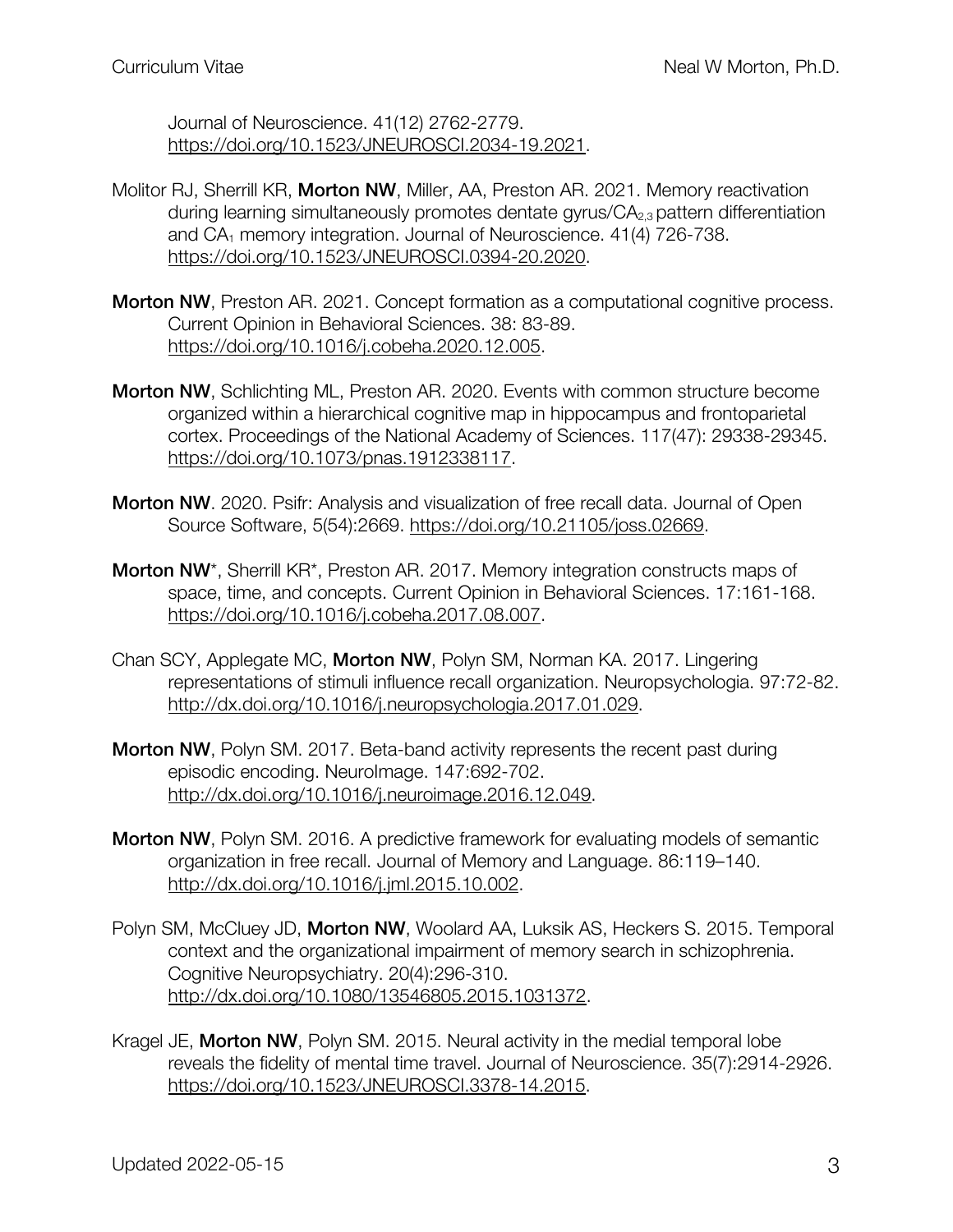- Morton NW. Developing a neurocognitive model of temporal and semantic organization of memory search. 2014. Vanderbilt University, PhD dissertation. https://etd.library.vanderbilt.edu/etd-09232014-174611.
- Morton NW, Kahana MJ, Rosenberg EA, Baltuch GH, Litt B, Sharan AD, Sperling MR, Polyn SM. 2013. Category-specific neural oscillations predict recall organization during memory search. Cerebral Cortex. 23(10):2407-2422. https://dx.doi.org/10.1093/cercor/bhs229.
- Polyn SM, Kragel JE, Morton NW, McCluey JD, Cohen ZD. 2012. The neural dynamics of task context in free recall. Neuropsychologia. 50(4):447-457. https://dx.doi.org/10.1016/j.neuropsychologia.2011.08.025.

#### **Grants**

| National Institute of Mental Health (NIMH)<br>Postdoctoral National Research Service Award                                                               | 2017-2020 |
|----------------------------------------------------------------------------------------------------------------------------------------------------------|-----------|
| A neurocognitive framework for understanding how experience shapes object<br>representations (1F32MH114869)                                              |           |
| Center for Learning & Memory, The University of Texas at Austin<br>Postdoctoral Fellowship                                                               | 2016      |
| University Cooperative Society, The University of Texas at Austin<br>Undergraduate Research Fellowship<br>Awarded to Ellen Zippi (Undergraduate student) | 2015      |
| Vanderbilt University<br>University Graduate Honor Fellowship - \$10,000 additional yearly stipend                                                       | 2009–2014 |

### Research Software

Morton NW, Pudhiyidath A, Duran RV, Hinojosa-Rowland DM, & Momennejad I. 2021. Tesser: Behavioral and neural analysis of statistical learning. Zenodo. http://doi.org/10.5281/zenodo.4793426.

- Morton NW, Zippi EL, Noh SM, Preston AR. 2021. WikiSim: Using Wikipedia to measure neural representations of semantic knowledge. Zenodo. http://doi.org/10.5281/zenodo.4453780.
- Morton NW, Zippi EL, Noh SM, Preston AR. 2021. WikiVector: Tools for encoding Wikipedia articles as vectors. Zenodo. http://doi.org/10.5281/zenodo.4453878.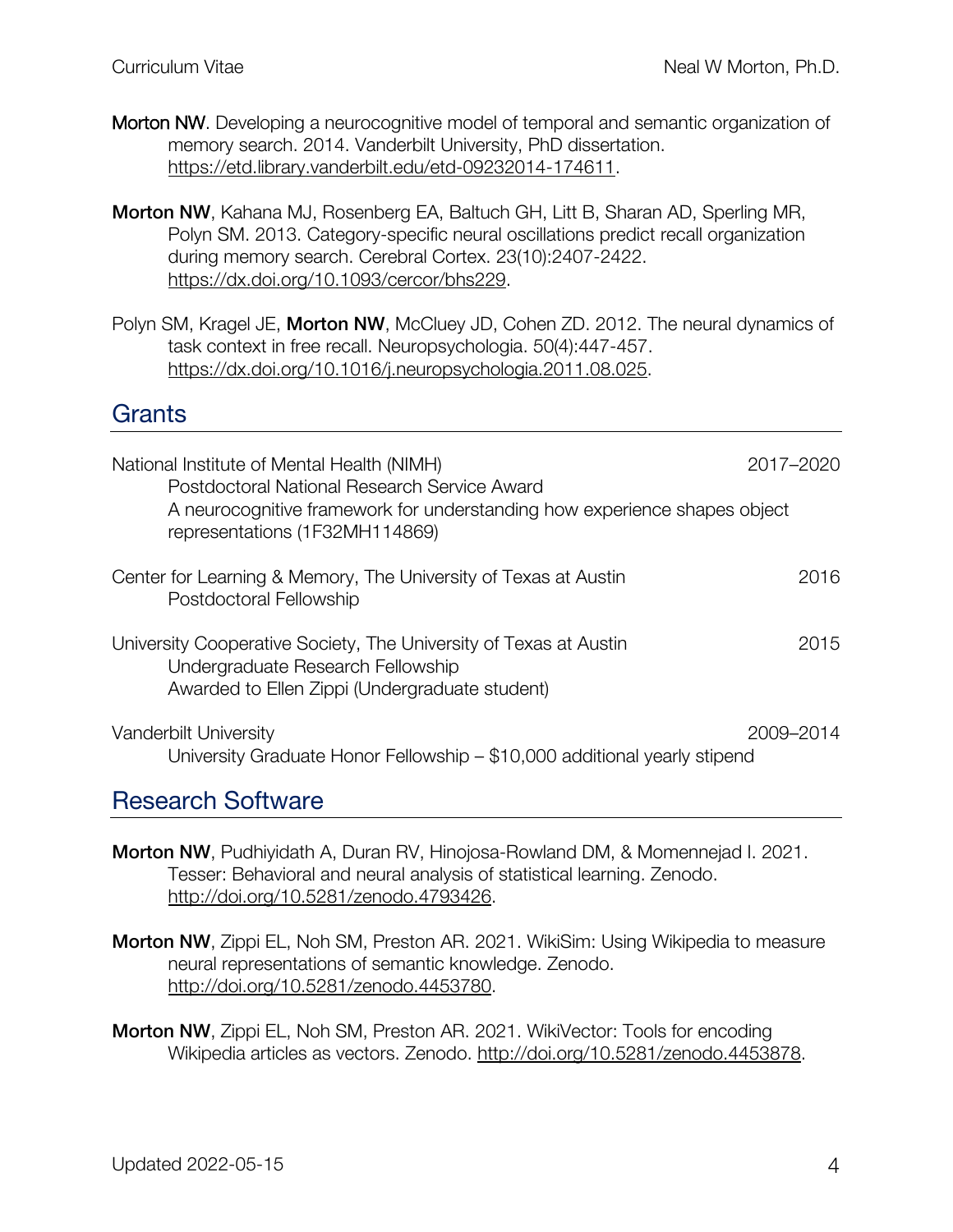- Morton NW. 2020. Psifr: Analysis and visualization of free recall data. Zenodo. http://doi.org/10.5281/zenodo.4086187.
- Morton NW, Polyn SM. 2020. CyMR: Computational modeling of free recall data. Zenodo. http://doi.org/10.5281/zenodo.4557123.
- Morton NW, Molitor RJ, Sherrill KR, Miller AA, Preston AR. 2020. PsiReact-Garnet: Hierarchical Bayesian modeling of response time data. Zenodo. http://doi.org/10.5281/zenodo.4329659.
- Morton NW. 2020. PsiReact: Hierarchical Bayesian modeling of response time data. Zenodo. http://doi.org/10.5281/zenodo.4282757.
- Morton NW. 2020. Representations of common event structure in medial temporal lobe and frontoparietal cortex support efficient inference. Zenodo. http://doi.org/10.5281/zenodo.4313980.
- Morton NW. 2020. Mindstorm: Advanced neuroimaging analysis. Zenodo. http://doi.org/10.5281/zenodo.4248135.
- Zippi EL, Morton NW, Preston AR. 2019. Modeling semantic similarity of well-known stimuli. OSF. https://doi.org/10.17605/OSF.IO/72APM.
- Morton NW, Kragel JE, McCluey JD, Polyn SM. 2015. TCM: Implementation of the Temporal Context Model/Context Maintenance and Retrieval model of free recall. https://github.com/prestonlab/tcm.
- Lawrence, R, Morton NW, Healey MK, Lohnas LJ, McCluey JD, Jeon J, Kahana MJ, Polyn SM. 2008. EMBAM: Episodic memory behavioral analysis in MATLAB. https://github.com/vucml/EMBAM.
- Morton NW, Cohen ZD, McCluey JD, Mollison M, Kahana MJ, Polyn SM. 2007. Aperture: Matlab toolbox for univariate and multivariate analysis of EEG data. https://mortonne.github.io/aperture.

### Scholarly Presentations

#### **Talks**

Morton NW, Cutler R, Polyn SM. 2022. Semantic and temporal structure in a neurocognitive model of episodic memory search. Context and Episodic Memory Symposium. Philadelphia, PA.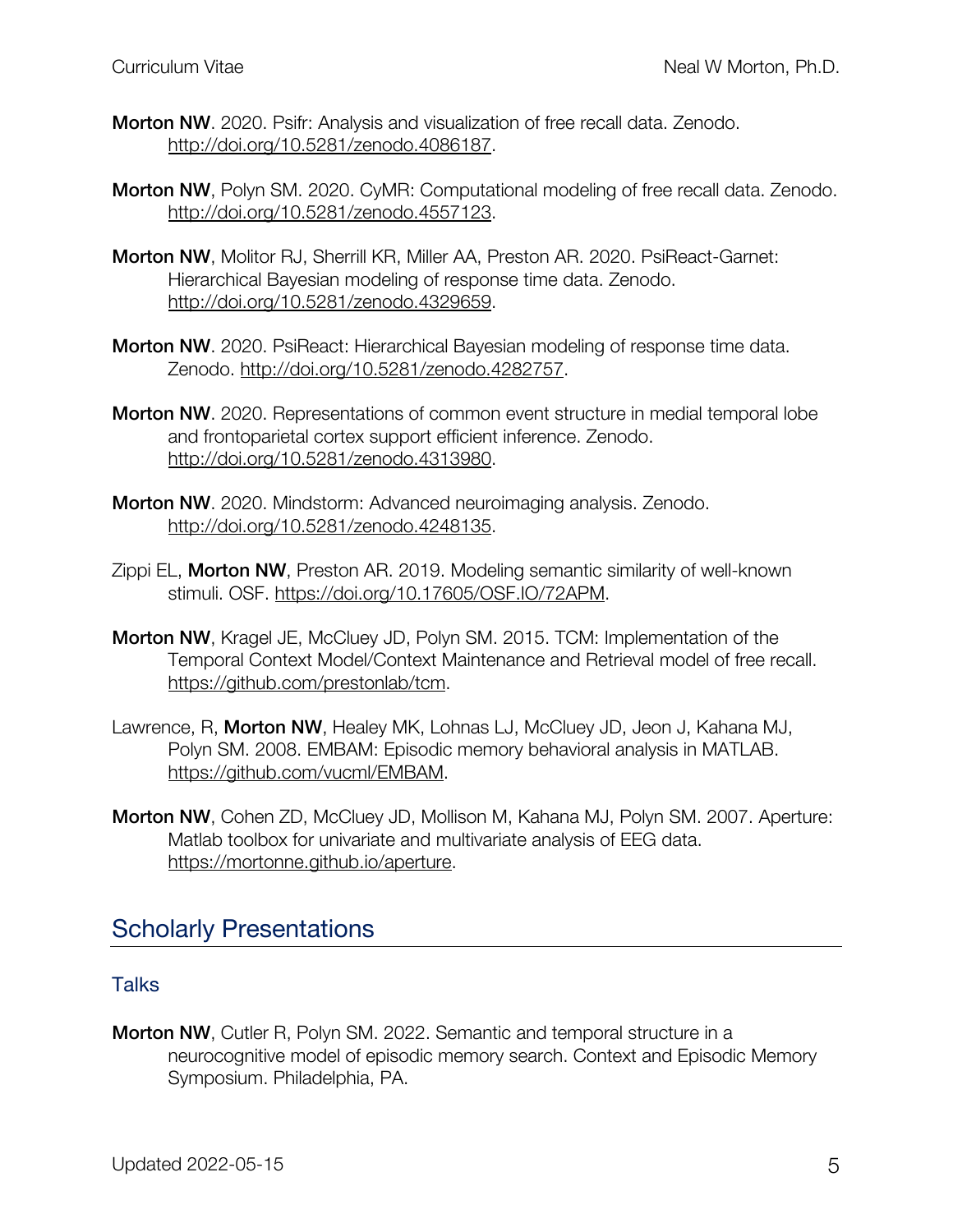- Morton NW, Pudhiyidath A, Viveros Duran R, Schapiro AC, Momennejad I, Hinojosa-Rowland DM, Molitor RJ, Preston AR. 2021. Neural representations of temporal schemas in hippocampus and precuneus predict schema-based reasoning. Context and Episodic Memory Symposium. Philadelphia, PA.
- Morton NW, Schlichting ML, Preston AR. 2020. Representations of common event structure in medial temporal lobe and frontoparietal cortex support efficient inference. Dallas and Austin Area Memory Meeting. Online.
- Morton NW, Schlichting ML, Preston AR. 2020. Representations of common event structure in medial temporal lobe and frontoparietal cortex support efficient inference. Context and Episodic Memory Symposium. Online.
- Morton NW. 2019. Cognitive control of memory search. Context and Episodic Memory Symposium. Philadelphia, PA.
- Morton NW, Schlichting ML, Preston AR. 2018. Events with common structure become organized within a hierarchical cognitive map in hippocampus and frontoparietal cortex. Program No. 633.14. 2018 Neuroscience Meeting Planner. San Diego, CA: Society for Neuroscience, 2018. Online.
- Morton NW, Zippi EL, Preston AR. 2018. Tracking semantic item features during encoding reveals mechanisms for assimilating memories into existing schemas. Context and Episodic Memory Symposium. Philadelphia, PA.
- Morton NW, Zippi EL, Preston AR. 2018. Merging memories: Reactivation of individual event elements during learning predicts memory integration. Department of Psychology, Texas A&M University. College Station, TX.
- Morton NW, Zippi EL, Preston AR. 2018. Tracking semantic item features during memory integration. Cognitive Neuroscience and Imaging Research Center Seminar, The University of Texas at Austin. Austin, TX.
- **Morton NW**, Preston AR. 2017. Reactivation of individual episodes supports memory integration. Dallas and Austin Area Memory Meeting. Austin, TX.
- Morton NW, Preston AR. 2017. Medial prefrontal cortex supports flexible memory retrieval. Context and Episodic Memory Symposium. Philadelphia, PA.
- Morton NW, Schlichting ML, Preston AR. 2016. A neurocognitive model of memory integration. Context and Episodic Memory Symposium. Philadelphia, PA.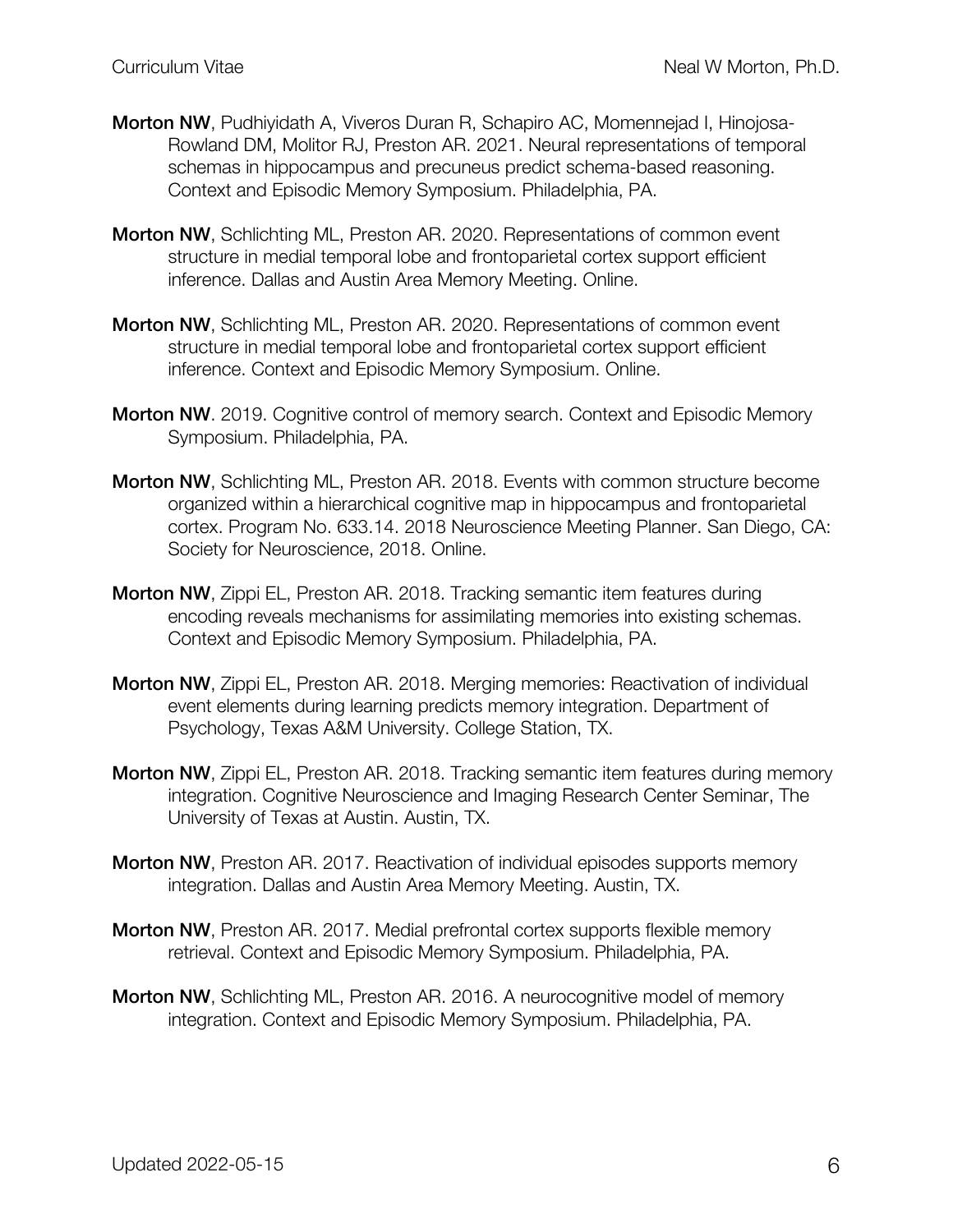- Morton NW, Preston AR. 2016. Medial prefrontal cortex supports flexible memory retrieval. Center for Learning and Memory Seminar, The University of Texas at Austin. Austin, TX.
- Morton NW, Schlichting ML, Preston AR. 2015. Developing a neurocognitive model of memory integration. Center for Learning and Memory Annual Retreat, The University of Texas at Austin. Austin, TX.
- Morton NW, Polyn SM. 2015. A neurally constrained model of temporal and semantic context. Winter Conference on the Neurobiology of Learning and Memory. Park City, UT.
- Morton NW, EEG Analysis Toolbox. 2011. University of Pennsylvania Computational Memory Lab. Philadelphia, PA.

#### Poster Presentations

- Morton NW, Pudhiyidath A, Viveros Duran R, Schapiro AC, Momennejad I, Hinojosa-Rowland DM, Molitor RJ, Preston AR. 2021. Neural representations of temporal schemas in hippocampus and precuneus predict schema-based reasoning. Neuroscience Meeting Planner. P858.04. Neuroscience 2021.
- Ashmaig O, Sherrill KR, Morton NW, Colgin LL, Buchanan RJ, Preston AR, Watrous A. 2021. Oscillatory mechanisms of context dependent cognitive maps in human memory. P881.08. Neuroscience 2021.
- Morton NW, Zippi EL, Noh SM, Preston AR. 2021. Semantic knowledge of famous people and places is represented in hippocampus and distinct cortical networks. Program No. P320.08. SfN Global Connectome.
- Morton NW, Molitor RJ, Schlichting ML, Mack, ML, McKenzie SA, Preston, AR. 2019. Human hippocampus and medial prefrontal cortex represent hierarchical task schemas. Program No. 170.07. 2019 Neuroscience Meeting Planner. Chicago, IL: Society for Neuroscience.
- Morton NW, Schlichting ML, Preston AR. 2019. Events with common structure become organized within a hierarchical cognitive map in hippocampus and frontoparietal cortex. Context and Episodic Memory Symposium. Philadelphia, PA.
- Morton NW, Schlichting ML, Preston AR. 2019. Events with common structure become organized within a hierarchical cognitive map in hippocampus and frontoparietal cortex. UT Austin Conference on Learning & Memory. Austin, TX.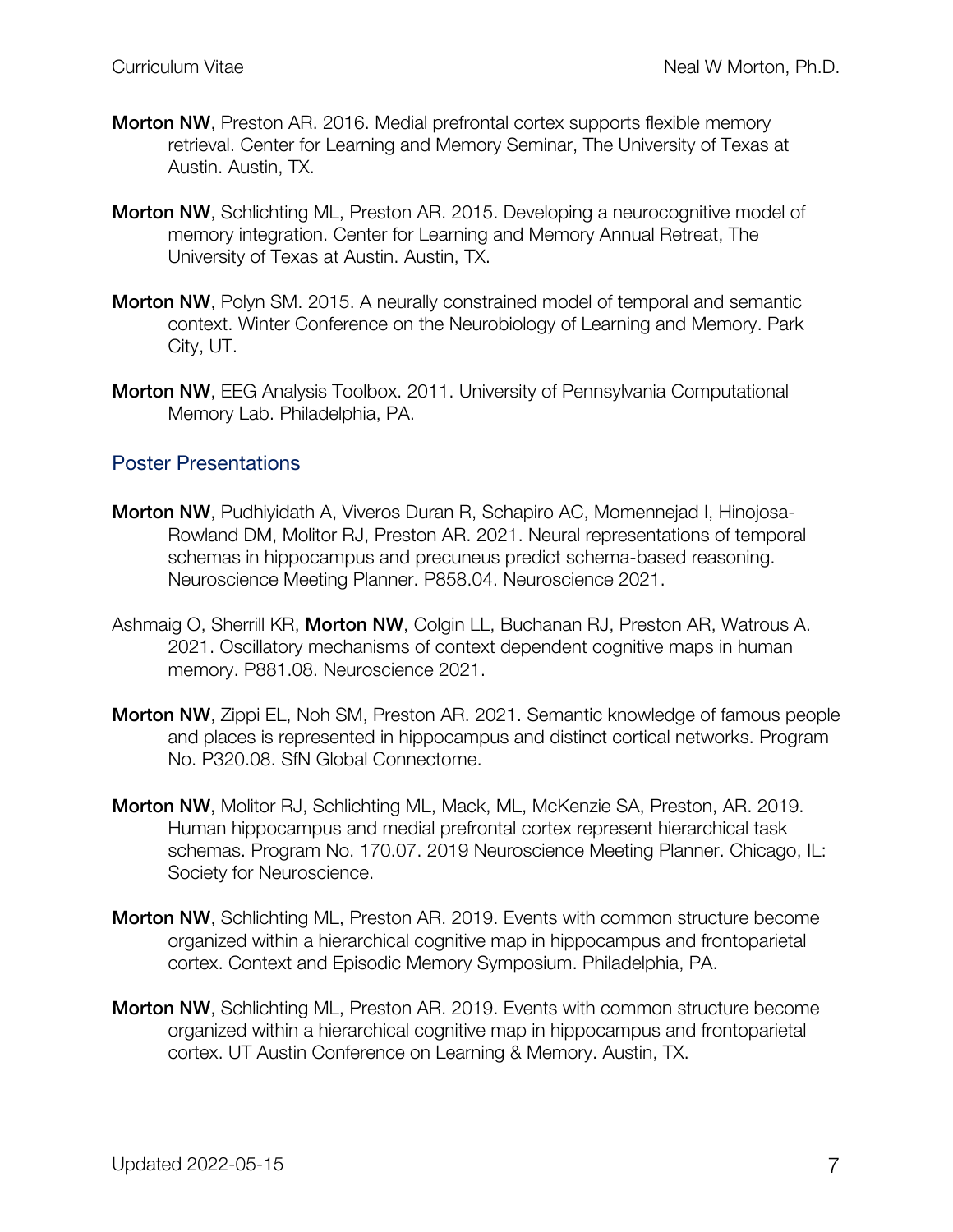- Morton NW, Preston AR. 2017. Memory reactivation modulates encoding and retrieval of relational memories. Program No. 339.15. 2017 Neuroscience Meeting Planner. Washington, DC: Society for Neuroscience.
- **Morton NW**, Preston AR. 2017. Medial prefrontal cortex supports flexible memory retrieval. UT Austin Conference on Learning & Memory. Austin, TX.
- Morton NW, Preston AR. 2016. Medial prefrontal cortex supports retrieval of integrated memories. Program No. 637.24. 2016 Neuroscience Meeting Planner. San Diego, CA: Society for Neuroscience.
- Zippi EL, Morton NW, Mack ML, Preston AR. 2016. Mapping cortical representations of semantic similarity using Wikipedia and Google News. Program No. 644.22. 2016 Neuroscience Meeting Planner. San Diego, CA: Society for Neuroscience.
- Morton NW, Preston AR. 2015. Developing a neurocognitive model of memory integration. Program No. 719.23. 2015 Neuroscience Meeting Planner. Chicago, IL: Society for Neuroscience.
- Morton NW, Polyn SM. 2015. A predictive framework for evaluating models of semantic organization in free recall. Context and Episodic Memory Symposium. Philadelphia, PA.
- Morton NW, Polyn SM. 2015. A predictive framework for evaluating models of semantic organization in free recall. UT Austin Conference on Learning & Memory. Austin, TX.
- Morton NW, Polyn SM. 2014. Neural correlates of temporal context evolution in free recall. Annual Meeting of the Psychonomic Society. Long Beach, CA.
- Polyn SM, Kragel JE, **Morton NW**. 2014. Medial temporal lobe activity reflecting the precision of mental time travel. Annual Meeting of the Psychonomic Society. Long Beach, CA.
- Morton NW, Polyn SM. 2014. Oscillatory neural correlates of semantic organization in free recall. Context and Episodic Memory Symposium. Philadelphia, PA.
- Morton NW, Polyn SM. 2013. Inter-item distraction dissociates temporal and semantic organization in free recall. Program No. 572.03. 2013 Neuroscience Meeting Planner. San Diego, CA: Society for Neuroscience.
- Polyn SM, Morton NW, Kragel JE, McCluey JD. 2013. Incorporating neural signals into computational models of memory search. Program No. 572.01. 2013 Neuroscience Meeting Planner. San Diego, CA: Society for Neuroscience.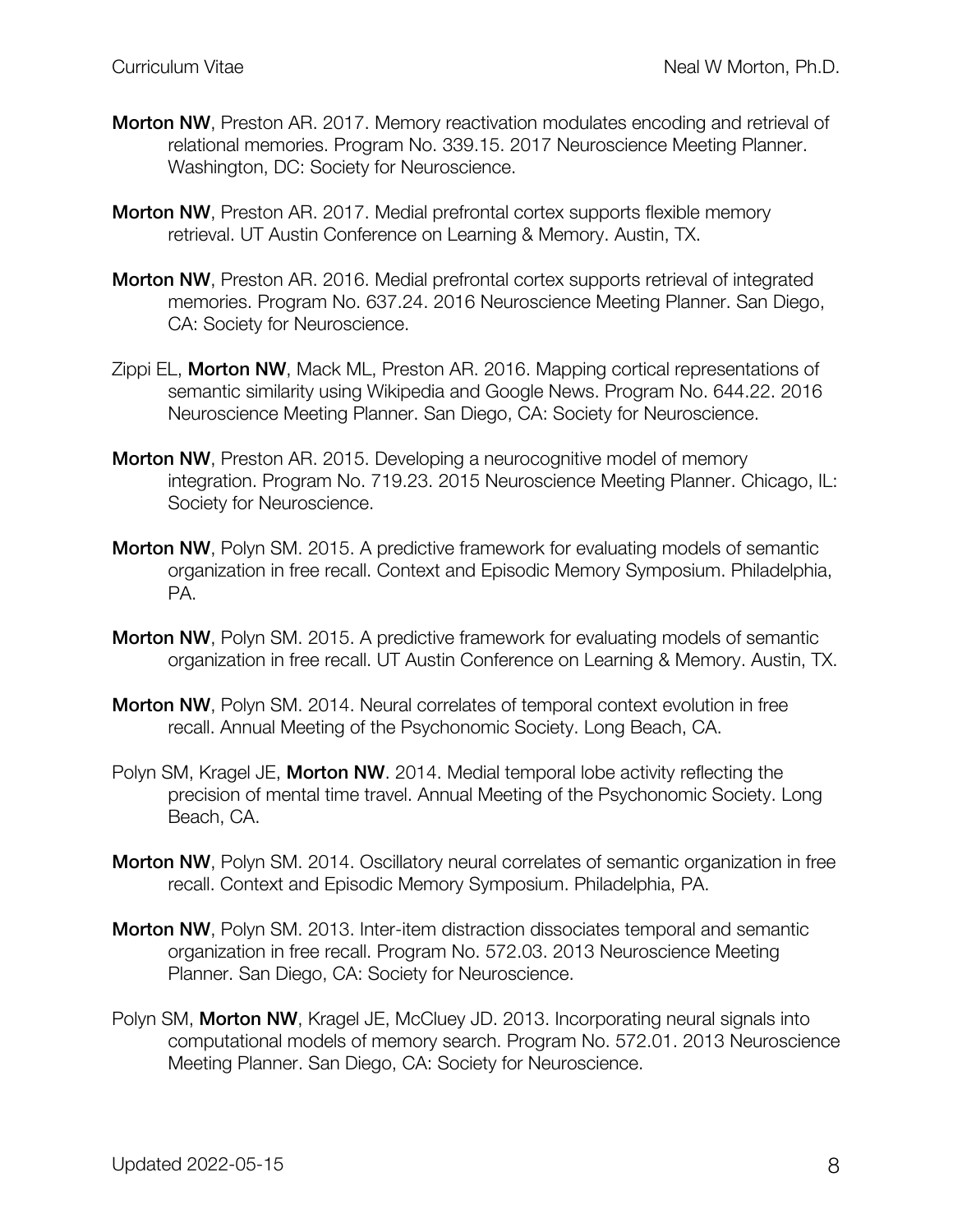- Chan SCY, Applegate MC, Manning JR, Morton NW, Polyn SM, Norman KA. 2013. Recall order is predicted by category-specific neural activity of preceding items at study. Program No. 284.15. 2013 Neuroscience Meeting Planner. San Diego, CA: Society for Neuroscience.
- Morton NW, Polyn SM. 2013. A neurally constrained model of category clustering in free recall. Context and Episodic Memory Symposium. Philadelphia, PA.
- Morton NW, Polyn SM. 2012. A neurally constrained model of category clustering in free recall. 53rd Annual Meeting of the Psychonomic Society. Minneapolis, MN.
- Morton NW, Polyn SM. 2012. Manipulating the forward asymmetry of the contiguity effect with categorized stimuli. Context and Episodic Memory Symposium. Bloomington, IN.
- Morton NW, Polyn SM. 2011. Category-sensitive neural oscillations predict recall organization during memory search. 52nd Annual Meeting of the Psychonomic Society. Seattle, WA.
- Morton NW, Polyn SM. 2011. Oscillatory neural correlates of category cuing during memory search. Context and Episodic Memory Symposium. Philadelphia, PA.
- Kragel JE, Morton NW, Cohen ZD, McCluey JD, Polyn SM. 2011. Neural correlates of organization in free recall. Context and Episodic Memory Symposium. Philadelphia, PA.
- Morton NW, Polyn SM. 2010. Illuminating the dynamics of memory search: Tracking category-related oscillations during free recall. Program No. 396.6. 2010 Neuroscience Meeting Planner. San Diego, CA: Society for Neuroscience.
- Cohen ZD, Morton NW, Polyn SM. 2010. Using the context maintenance and retrieval model to interpret task-related neural activity in free recall. Program No. 396.7. 2010 Neuroscience Meeting Planner. San Diego, CA: Society for Neuroscience.
- Polyn SM, Morton NW, Kahana MJ. 2010. Using intracranial oscillatory patterns to bridge cognitive and neural theories of memory search. Program No. 413.23. 2010 Neuroscience Meeting Planner. San Diego, CA: Society for Neuroscience.
- Morton NW, Polyn SM. 2010. Illuminating the dynamics of memory search: Tracking category-related oscillations during free recall. Context and Episodic Memory Symposium. Philadelphia, PA.
- Polyn SM, Morton NW, Kahana MJ. 2009. Unraveling subsequent memory: Tracking category-specific and category-general neural patterns using scalp EEG. Program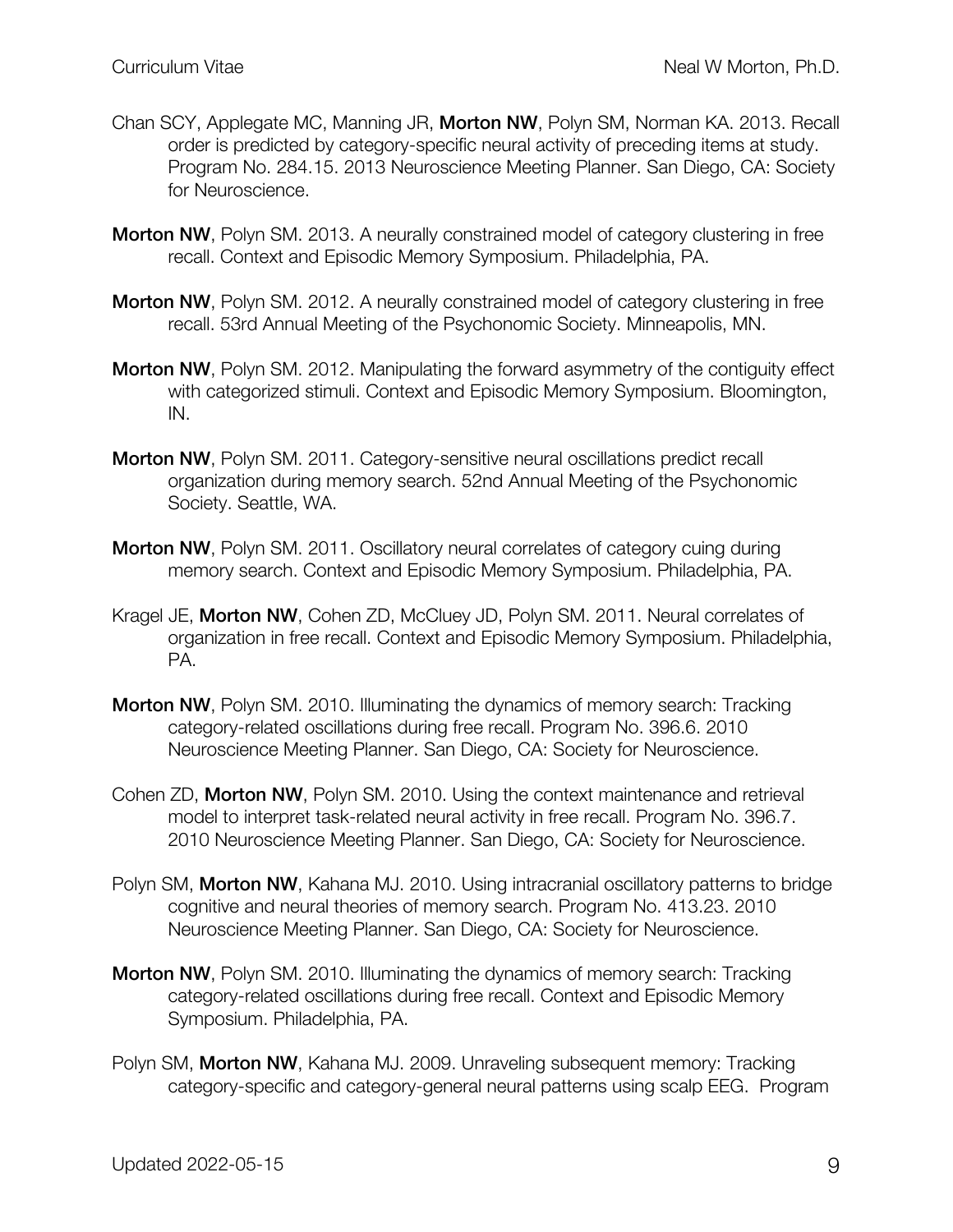No. 279.4. 2009 Neuroscience Meeting Planner. Chicago, IL: Society for Neuroscience.

- Polyn SM, **Morton NW**, Kahana MJ, 2008. Bridging cognitive and neural theories of memory search with the Context Maintenance and Retrieval model. Program No. 870.21. 2008 Neuroscience Meeting Planner. Washington, DC: Society for Neuroscience.
- Morton NW, Burke JF, Hollidge BS, Polyn SM, Kahana MJ. 2008. Recency and contiguity in a temporal-context model of paired-associate learning. Poster presented at the 41<sup>st</sup> Annual Meeting of the Society for Mathematical Psychology. Washington, DC.
- Morton NW, Polyn SM, Kahana MJ. 2007. Tracking encoding task context during free recall using scalp EEG. Program No. 526.1. 2007 Neuroscience Meeting Planner. San Diego, CA: Society for Neuroscience.
- Polyn SM, Koshkin VS, Morton NW, Kahana MJ. 2007. Tracking category-related neural patterns during free recall using scalp EEG. Program No. 526.2. 2007 Neuroscience Meeting Planner. San Diego, CA: Society for Neuroscience.
- Polyn SM, Morton NW, Kogen DK, Norman KA, Kahana MJ. 2007 Task context and memory accessibility in free recall. Cognitive Neuroscience Society Annual Meeting. New York, NY.
- Polyn SM, Morton NW, Kogen, DK, Norman KA, Kahana MJ. 2006. Task effects on memory accessibility in free recall. Poster presented at the  $47<sup>th</sup>$  Annual Meeting of the Psychonomic Society. Houston, TX.

# **Teaching**

| The University of Texas at Austin, Psychology Department<br>Guest Lecturer, Cognitive Neuroscience (Prof. Alison Preston)<br>Guest Lecturer, Cognitive Science (Dr. Suzanne van der Feest) | 2015, 2017-2018<br>2018 |
|--------------------------------------------------------------------------------------------------------------------------------------------------------------------------------------------|-------------------------|
| The University of Texas at Austin, Department of Statistics and Data Sciences                                                                                                              |                         |
| Instructor, Code Development in Python                                                                                                                                                     | 2020-2021               |
| Instructor, Introduction to Matlab and Intermediate Matlab                                                                                                                                 | 2016-2020               |
| Instructor, Matlab (Summer Statistics Institute)                                                                                                                                           | 2016                    |
| Vanderbilt University, Department of Psychology                                                                                                                                            |                         |
| Expert Teaching Assistant Panelist and Practice Teaching Leader                                                                                                                            | 2013                    |
| Teaching Assistant and Guest Lecturer, Human Memory (Prof. Sean Polyn)                                                                                                                     | 2012                    |
| Teaching Assistant, Introduction to Psychology (Prof. Isabel Gauthier)                                                                                                                     | 2011                    |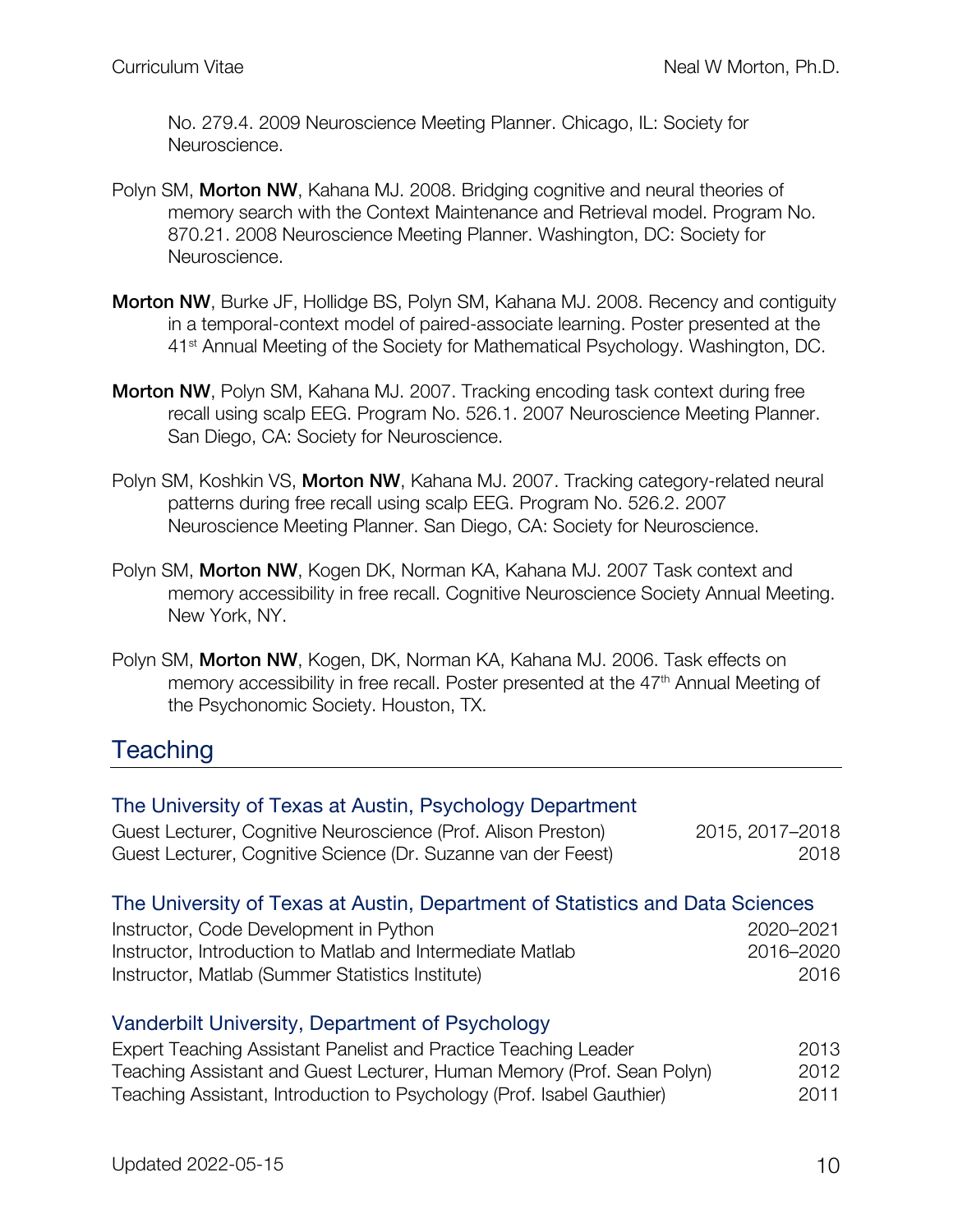Teaching Assistant and Guest Lecturer, Cognitive Psychology (Prof. Gordon Logan) 2011 Teaching Assistant, Principles of Experimental Design (Prof. Sean Polyn) 2010

## Academic Advising

### Graduate Researchers (University of Texas at Austin) Anthony Dutcher 2020–present Ayesha Nadiadwala 2020–present Eliya Ben-Asher 2020–2021 Sharon Noh 2020 Athula Pudhiyidath 2019–2020 Undergraduate Researchers (University of Texas at Austin) Meghana Potturu 2019–2021

| Medical student, The University of Texas Medical Branch |           |
|---------------------------------------------------------|-----------|
| Rodrigo Viveros                                         | 2019-2021 |
| Demetrius Rowland                                       | 2019-2020 |
| Ellen L. Zippi (Dean's Scholars Honors Program)         | 2015-2017 |
| Dean's Honored Graduate                                 |           |
| Ph.D. student, University of California at Berkeley     |           |

NSF GRFP fellow (2017–2019)

# **Service**

#### Professional Memberships

Society for Neuroscience 2007–present

#### Journal Reviewer

† Assisted with review Cerebral Cortex† Current Biology† Current Opinion in Behavioral Sciences† el ife<sup> $\dagger$ </sup> Journal of Cognitive Neuroscience† Journal of Experimental Psychology: Human Perception and Performance Journal of Experimental Psychology: Learning, Memory, and Cognition Journal of Mathematical Psychology Journal of Memory and Language Nature† Nature Communications Nature Human Behavior **NeuroImage** Neuron†

Updated 2022-05-15 11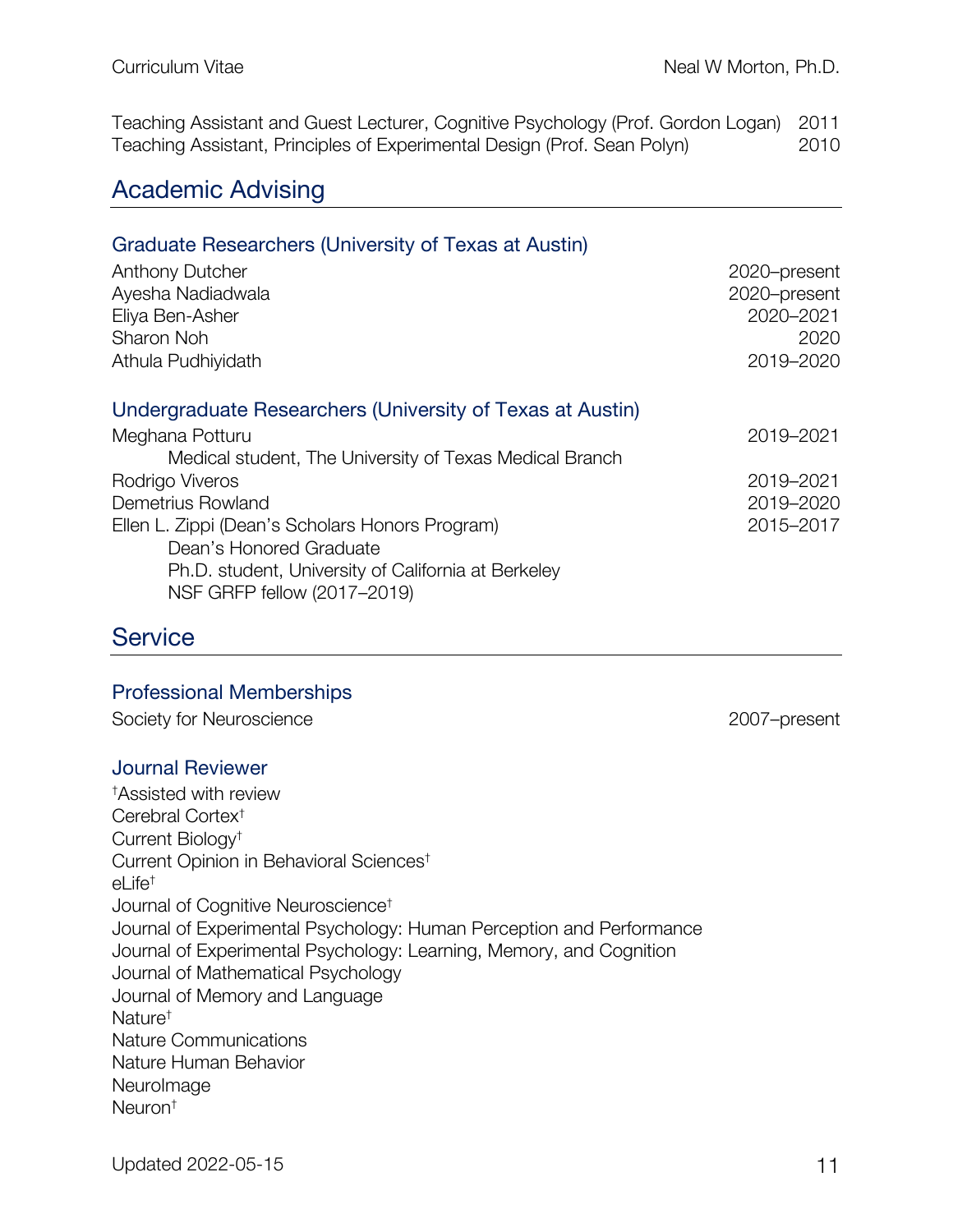Neuropsychologia† Neuroscience Letters† Proceedings of the National Academy of Sciences† Psychological Review Psychonomic Bulletin & Review Quarterly Journal of Experimental Psychology† Science Advances† List of confirmed reviews: https://publons.com/author/1557900/neal-morton

#### Conference Reviewer

Annual Meeting of the Cognitive Science Society

### Public Outreach

| Expert Panel, UT Brainstorms                                   | 2018, 2020 |
|----------------------------------------------------------------|------------|
| Experiment Demonstration, Memory Matters Public Lecture Series | 2016       |
| Presentation, UT Children's Research Center Outreach           | 2015       |

# **Skills**

#### Programming Languages/Tools

Expert: Python, Cython, MATLAB, Jupyter, Bash, Git, GitHub, PyCharm, Slurm, LaTeX, Adobe Illustrator Intermediate: R, C++, Docker, Singularity, Unity, HTML, CSS, Sphinx, MTurk, TravisCI, **Codecov** 

Working knowledge: Java, Javascript, Tcl, C#, Django, REDCap

#### Data Collection

Functional magnetic resonance imaging (fMRI) Electroencephalography (EEG) Electrocorticography (ECoG) Transcranial direct current stimulation (tDCS) Eye tracking

#### Scientific Software

Psychophysics Toolbox Python Experiment-Programming Library (PyEPL) FMRIB Software Library (FSL) Analysis of Functional NeuroImages (AFNI) Statistical Parametric Mapping (SPM) Advanced Normalization Tools (ANTs) FreeSurfer: Analysis of brain MRI images